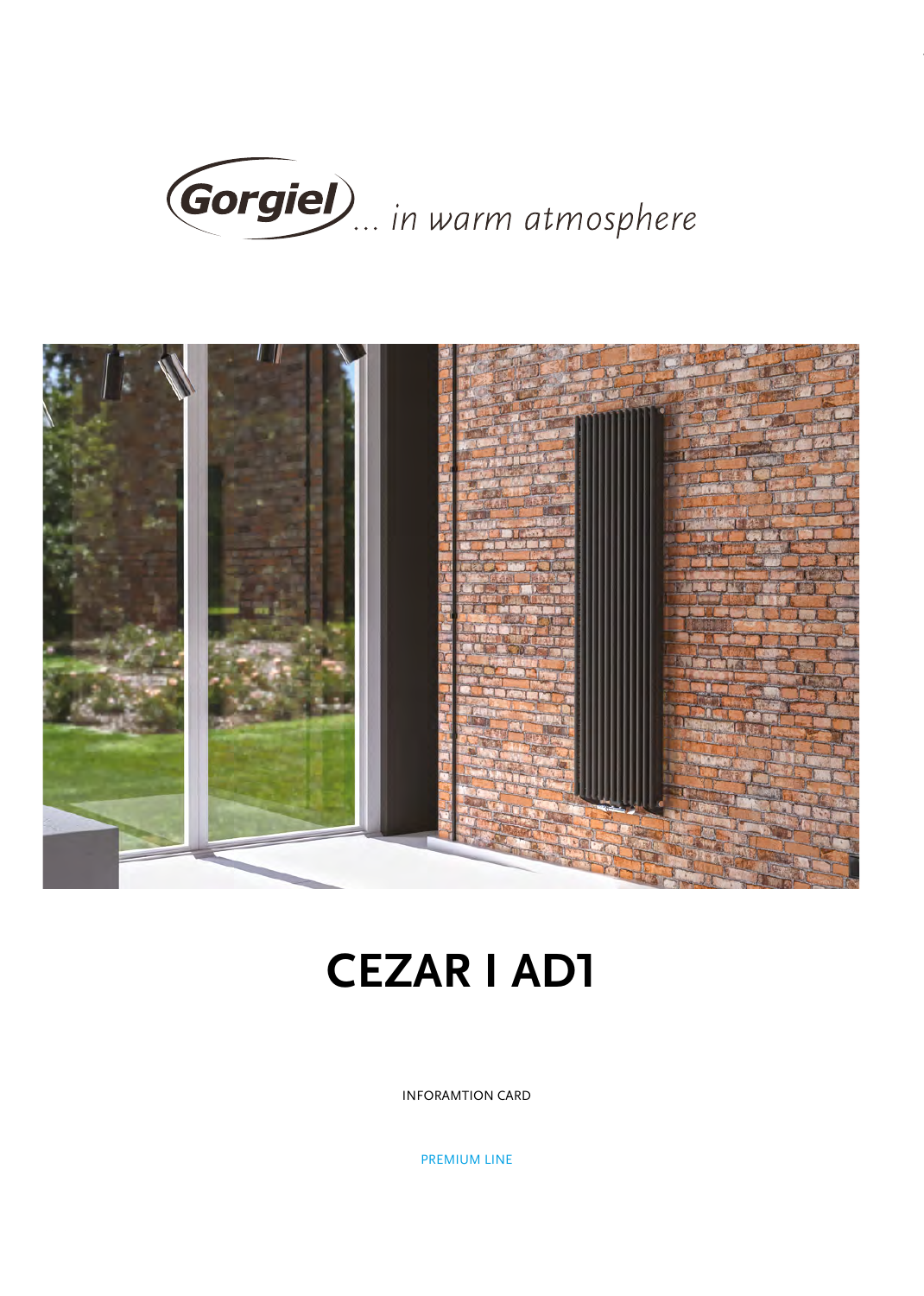## Key features

- A wide range of dimensions
- High performance
- Perfect, unique workmanship
- Modern design
- Easy to install
- The set includes an aesthetic side cover
- Central connection 50 mm
- The heater complies with the EN 442 standard
- Quality control at every stage of production
- Guarantee of quality



Standard supplied in white [01] or glossy graphite [05] with connection type 51 in set with side covers. The valves shown in the photo are optional accessories available at an additional cost. SEE RECOMMENDED ACCESSORIES

|                               | Type: AD1 - vertical radiator, single version                                      |
|-------------------------------|------------------------------------------------------------------------------------|
|                               | Material: Low carbon steel, unalloyed                                              |
| <b>Construction:</b>          | Pipe $\varnothing$ 22<br>Collector Ø 32                                            |
|                               | Work pressure: Up to 1,0 MPa (10 bar)                                              |
| <b>Work</b><br>temperature:   | Up to 95°C                                                                         |
| <b>Standard</b><br>equipment: | Premium plug $\frac{1}{2}$ "<br>Premium air vent 1/2"<br>Tadiator bracket type Z14 |
|                               | Surface finish: Color white [01] or graphite glossy [05]                           |
| <b>Connections:</b>           | りん "                                                                               |



## RECOMMENDED ACCESSORIES



For connection type [51], a double combination valve with a thermostatic head matching the color of the radiator

GORGIEL GROUP<br>Spółka z ograniczoną odpowiedzialnością Sp.k.<br>Karpicko, ul. Poznańska 10 64-200 Wolsztyn | tel. +48 68 347 54 00, fax. +48 68 347 54 50 | g<u>orgiel@gorgiel.pl</u><br>NIP: 923-171-38-39 | REGON: 367883417 | KRS 00007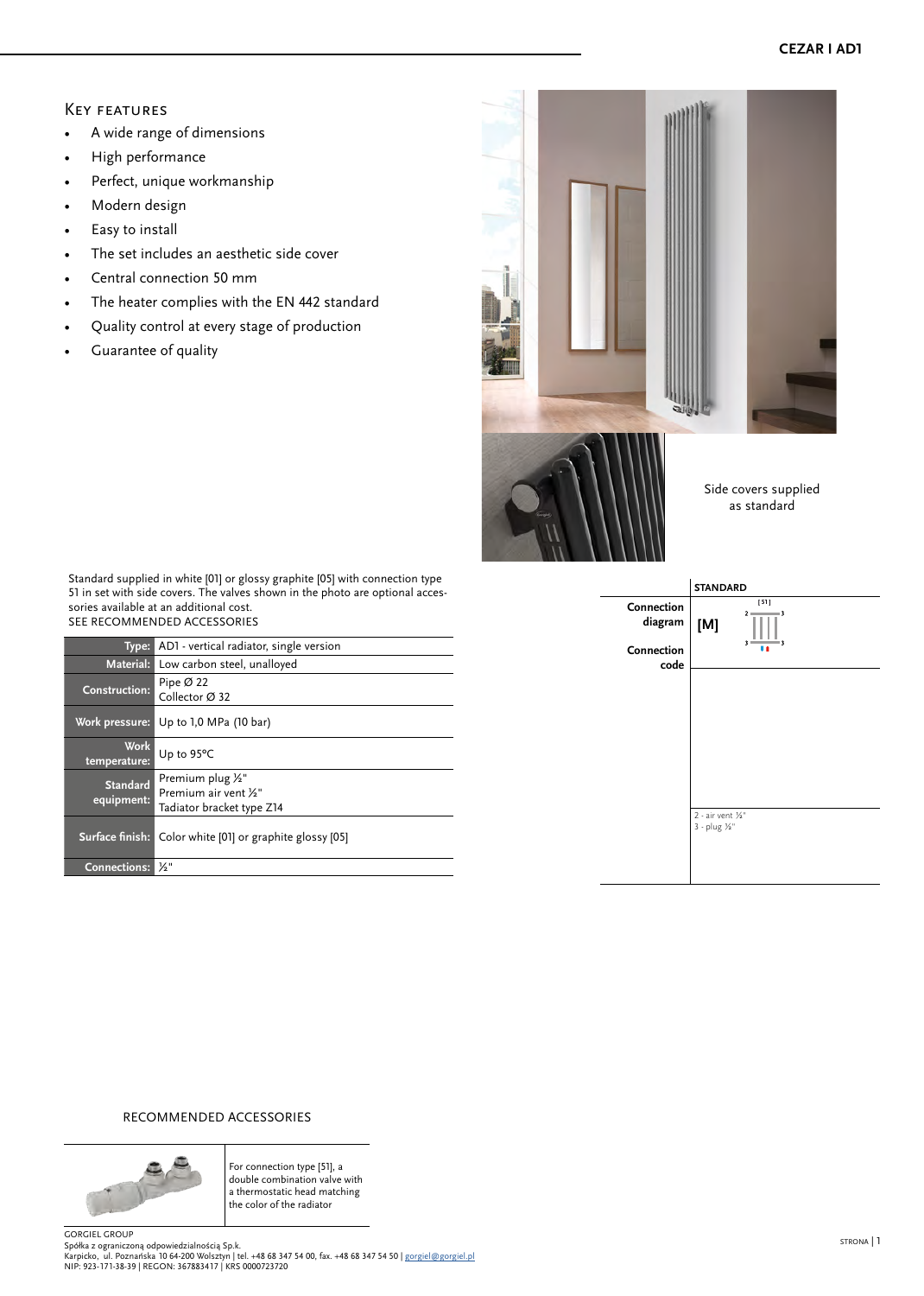

## H - height; W - width; D - depth; M - connection spacing;



| AD1 100/85 | 1000 | 876 | 100 | 50 | 930  | 497 | 956  | 1207 | 10141111305105 | 12,86 | 7.71  |
|------------|------|-----|-----|----|------|-----|------|------|----------------|-------|-------|
| AD1 180/20 | 1800 | 220 | 100 | 50 | 930  | 354 | 676  | 852  | 10141111295105 | 5,16  | 3.10  |
| AD1 180/40 | 1800 | 384 | 100 | 50 | 930  | 380 | 730  | 922  | 10141113005105 | 9,26  | 5,57  |
| AD1 180/55 | 1800 | 548 | 100 | 50 | 1430 | 544 | 1046 | 1320 | 10141113105105 | 13,36 | 8,03  |
| AD1 180/70 | 1800 | 712 | 100 | 50 | 1430 | 701 | 1347 | 1700 | 10141113205105 | 17,46 | 10,50 |
| AD1 180/85 | 1800 | 876 | 100 | 50 | 1430 | 872 | 1677 | 2117 | 10141113305101 | 21.56 | 12,96 |
|            |      |     |     |    |      |     |      |      |                |       |       |

GORGIEL GROUP<br>Spółka z ograniczoną odpowiedzialnością Sp.k.<br>Karpicko, ul. Poznańska 10 64-200 Wolsztyn | tel. +48 68 347 54 00, fax. +48 68 347 54 50 | g<u>orgiel@gorgiel.pl</u><br>NIP: 923-171-38-39 | REGON: 367883417 | KRS 00007